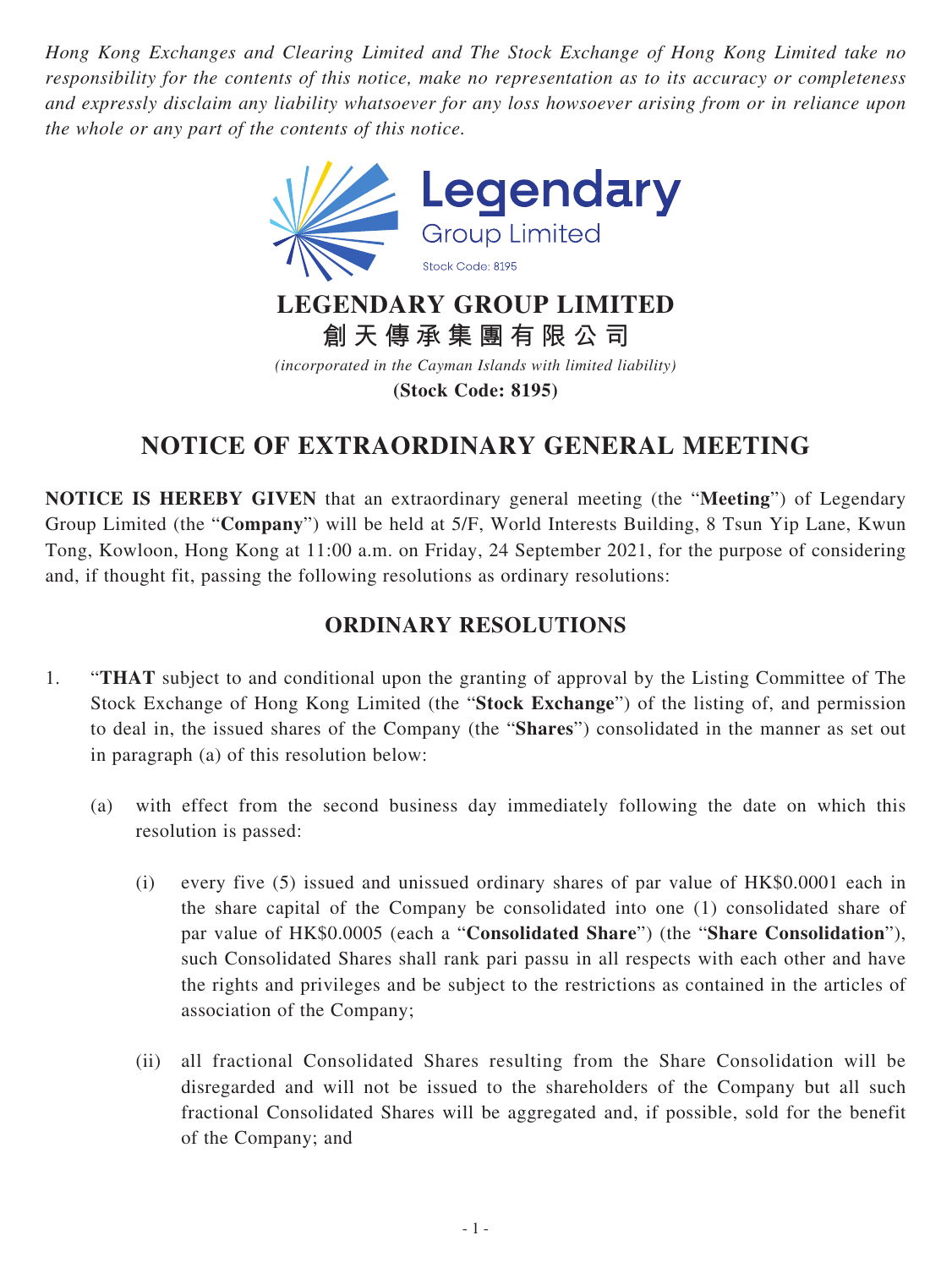- (b) the board of directors of the Company (the "**Director(s)**") be and is hereby authorised to do all such acts and things and execute all such documents, including under seal where applicable, as they consider necessary, desirable or expedient to give effect to the foregoing arrangement for the Share Consolidation."
- 2. "**THAT** subject to and conditional upon the Listing Committee of the Stock Exchange granting the approval of the listing of, and permission to deal in, the shares in the share capital of the Company to be issued pursuant to the exercise of options to be granted under the Refreshed Scheme Mandate Limit (as defined below), the refreshment of the limit in respect of the granting of share options under the share option scheme adopted by the Company on 25 September 2014 (the "**Share Option Scheme**") up to a new 10 per cent limit (the "**Refreshed Scheme Mandate Limit**") be and is hereby approved provided that (i) the total number of shares of the Company which may be issued upon exercise of options to be granted under the Share Option Scheme on or after the date of passing of this resolution (the "**Refreshed Date**"), together with all options to be granted under any other share option scheme(s) of the Company on or after the Refreshed Date, must not exceed 10 per cent of the number of Shares in issue as at the Refreshed Date; and (ii) options granted prior to the Refreshed Date under the Share Option Scheme or any other share option scheme(s) of the Company (including without limitation those outstanding, cancelled, lapsed or exercised in accordance with the relevant scheme rules of the Company) shall not be counted for the purposes of calculating the Refreshed Scheme Mandate Limit and that the Directors be and are hereby authorized to do all such acts and things and execute all such documents to give effect to the foregoing arrangement and to grant options up to the Refreshed Scheme Mandate Limit and to exercise all powers of the Company to allot, issue or otherwise deal with the shares of the Company pursuant to the exercise of such options."

By Order of the Board **Legendary Group Limited Yuen Yu Sum** *Chairman and executive Director*

Hong Kong, 8 September 2021

*Registered Office:* Maples Corporate Services Limited P.O. Box 309, Ugland House Grand Cayman, KY-1104 Cayman Islands

*Headquarter and principal place of business in Hong Kong:* 5/F, World Interests Building 8 Tsun Yip Lane Kwun Tong Kowloon Hong Kong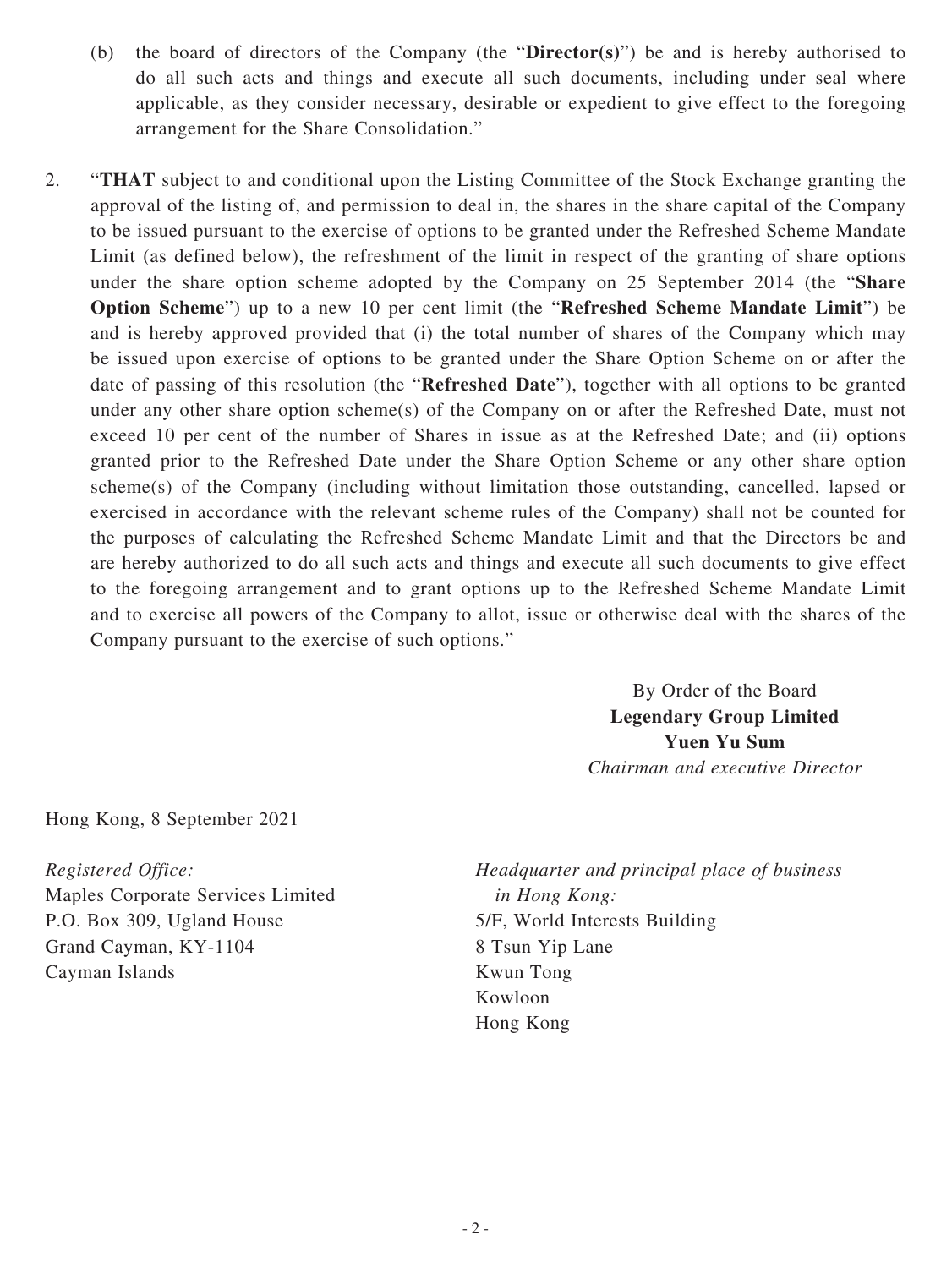## *Notes:*

- 1. A member entitled to attend and vote at the Meeting is entitled to appoint one or more proxy to attend and, subject to the provisions of the articles of association of the Company, to vote on his behalf. A proxy need not be a member of the Company but must be present in person at the Meeting to represent the member. If more than one proxy is so appointed, the appointment shall specify the number and class of shares in respect of which each such proxy is so appointed.
- 2. In order to be valid, the form of proxy and the power of attorney (if any), under which it is signed or a notarially certified copy thereof, must be lodged, at the office of the Company's branch share registrar and transfer office in Hong Kong, Union Registrars Limited at Suites 3301-04, 33/F., Two Chinachem Exchange Square, 338 King's Road, North Point, Hong Kong not less than 48 hours before the time appointed for the holding of the Meeting or any adjourned meeting.
- 3. Completion and return of a form of proxy will not preclude members of the Company from attending and voting in person at the Meeting or any adjournment thereof should they so wish and in such event, the form of proxy shall be deemed to be revoked.
- 4. Where there are joint registered holders of any Shares, any one of such persons may vote at the Meeting, either personally or by proxy, in respect of such Shares as if he were solely entitled thereto; but if more than one of such joint holders be present at the Meeting personally or by proxy, that one of the said person as present whose name stands first on the register in respect of such Share shall alone be entitled to vote in respect thereof.
- 5. For the purpose of determining the entitlement to attend and vote at the Meeting, the register of members of the Company will be closed from Monday, 20 September 2021 to Friday, 24 September 2021, both days inclusive, during which period no transfer of Shares will be registered. In order to qualify to attend and vote at the Meeting, all transfer documents accompanied by the relevant share certificates must be lodged with the Company's branch share registrar and transfer office in Hong Kong, Union Registrars Limited at Suites 3301-04, 33/F., Two Chinachem Exchange Square, 338 King's Road, North Point, Hong Kong, for registration not later than 4:00 p.m. on Friday, 17 September 2021.
- 6. As at the date of this notice, the Board comprises Mr. Yuen Yu Sum (Chairman), Mr. Lau Chun Kavan and Mr. Chan Lap Jin Kevin as executive Directors, Mr. Law Wing Chung as non-executive Director and Mr. Chung Chin Kwan, Mr. Ng Chi Ho Dennis, Mr. Chan Kim Fai Eddie and Mr. Chung Kwok Pan as independent non-executive Directors.
- 7. If Typhoon Signal No. 8 or above, or a "black" rainstorm warning or "external conditions after super typhoons" announced by the Government of Hong Kong is/are in effect any time after 7:00 a.m. on the date of the Meeting, the Meeting will be postponed. The Company will publish an announcement on the website of the Company at http://www.lna.com.hk and on the "Latest Company Announcements" page of the GEM website at www.hkgem.com to notify shareholders of the Company of the date, time and place of the rescheduled meeting.